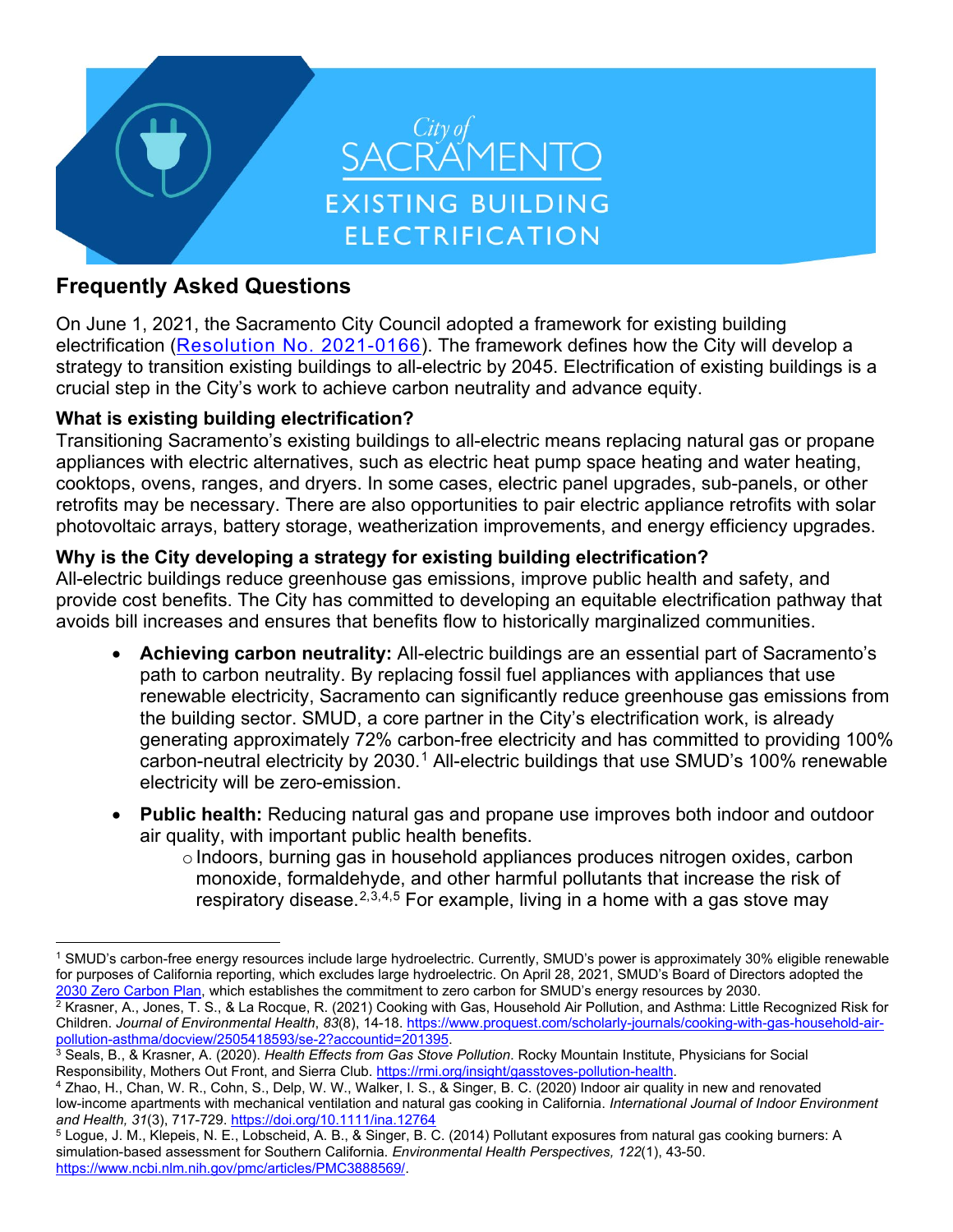increase children's risk of asthma by 42%.<sup>[6](#page-1-0)</sup> Low-income households may particularly benefit from building electrification because they are more likely to live in substandard housing with worse indoor air quality.

- o Reducing combustion of gas and propane in buildings also decreases formation of harmful pollutants outdoors, including nitrogen oxides and ozone. The gas and propane burned in buildings generate six times more nitrogen oxides emissions than all in-state power plants combined. [7](#page-1-1) Reducing nitrogen oxides emissions decreases formation of ground-level ozone, a major pollutant in the Sacramento region. $^{\rm 8,9}$  $^{\rm 8,9}$  $^{\rm 8,9}$  $^{\rm 8,9}$ Improving outdoor air quality is particularly impactful for disadvantaged communities<sup>[10](#page-1-4)</sup> which are often located in areas with greater air pollution.
- **Fire Safety:** Transitioning to all-electric buildings decreases the risk of natural gas leaks, explosions, and fires. Nationwide, natural gas ignites over 4,000 home structure fires annually, causing on average 40 deaths and \$54 million in property damage per year.<sup>[11](#page-1-5)</sup>
- **Cost Savings:** Although electrification retrofits to existing buildings may have large upfront costs, retrofits including heat pump water heating and space heating, ventilation, and air conditioning are cost-effective for single-family homes and low-rise multi-family buildings in Sacramento.<sup>[12](#page-1-6)</sup> As technology advances, costs for electric options are increasingly competitive compared to gas options. Additionally, over the next several decades, natural gas system costs are expected to increase, with escalating customer costs that would hit the lowest income households hardest. An equitable and inclusive approach to electrification is an important long-term cost-saving strategy for ratepayers. [13](#page-1-7)

#### **Will the City require me to replace my gas stove or retrofit my building?**

The existing building electrification strategy will serve as a guiding policy document; it will not establish mandatory requirements for immediate appliance replacements or building retrofits. As the City's long-term electrification strategy, the document will recommend actions to advance electrification in a manner that equitably distributes benefits and minimizes negative impacts, with a focus on historically marginalized low-income people of color and small local businesses. The City and partners will conduct extensive community engagement to develop recommended actions to transition existing buildings to all-electric by 2045.

<span id="page-1-0"></span><sup>6</sup> Weiwei, L., Brunekreef, B., & Gehring, U. (2013). Meta-analysis of the effects of indoor nitrogen dioxide and gas cooking on asthma and wheeze in children. *International Journal of Epidemiology*, *42*(6), 1724–1737.<https://doi.org/10.1093/ije/dyt150>*.* 

<span id="page-1-1"></span><sup>7</sup> California Air Resources Board. 2016 SIP Emission Projection Data: 2012 Estimated Annual Average Emissions. <https://www.arb.ca.gov/ei/emissiondata.htm>

<span id="page-1-2"></span><sup>8</sup> Sacramento Metropolitan Air Quality Management District. (2021). Air quality pollution and standards. [http://www.airquality.org/air](http://www.airquality.org/air-quality-health/air-quality-pollutants-and-standards)[quality-health/air-quality-pollutants-and-standards](http://www.airquality.org/air-quality-health/air-quality-pollutants-and-standards)

<span id="page-1-3"></span><sup>&</sup>lt;sup>9</sup> American Lung Association. (2021). *State of the Air 2021.* <https://www.lung.org/research/sota>

<span id="page-1-4"></span> $10$  Senate Bill 535 (De León, Statutes of 2012) defines disadvantaged communities as areas disproportionately burdened by multiple sources of pollution and/or high rates of poverty. The California Environmental Protection Agency identifies disadvantaged communities using CalEnviroScreen, a tool of the Office of Environmental Health Hazard Assessment.

<span id="page-1-5"></span><sup>&</sup>lt;sup>11</sup> Ahrens, M. & Evarts, B. (2018). Natural Gas and Propane Fires, Explosions and Leaks Estimates and Incident Descriptions. National Fire Protection Association. [https://www.nfpa.org/-/media/Files/News-and-Research/Fire-statistics-and-reports/Hazardous](https://www.nfpa.org/-/media/Files/News-and-Research/Fire-statistics-and-reports/Hazardous-materials/osNaturalGasPropaneFires)[materials/osNaturalGasPropaneFires.](https://www.nfpa.org/-/media/Files/News-and-Research/Fire-statistics-and-reports/Hazardous-materials/osNaturalGasPropaneFires)

<span id="page-1-6"></span><sup>12</sup> E3 Energy and Environmental Economics, Inc. (2019). *Residential Building Electrification in California. [https://www.ethree.com/wp](https://www.ethree.com/wp-content/uploads/2019/04/E3_Residential_Building_Electrification_in_California_April_2019.pdf)[content/uploads/2019/04/E3\\_Residential\\_Building\\_Electrification\\_in\\_California\\_April\\_2019.pdf](https://www.ethree.com/wp-content/uploads/2019/04/E3_Residential_Building_Electrification_in_California_April_2019.pdf)*

<span id="page-1-7"></span><sup>&</sup>lt;sup>13</sup> Energy and Environmental Economics, Inc. (2020). *The Challenge of Retail Gas in California's Low-Carbon Future.* California Energy Commission.<https://www.energy.ca.gov/sites/default/files/2021-06/CEC-500-2019-055-F.pdf>